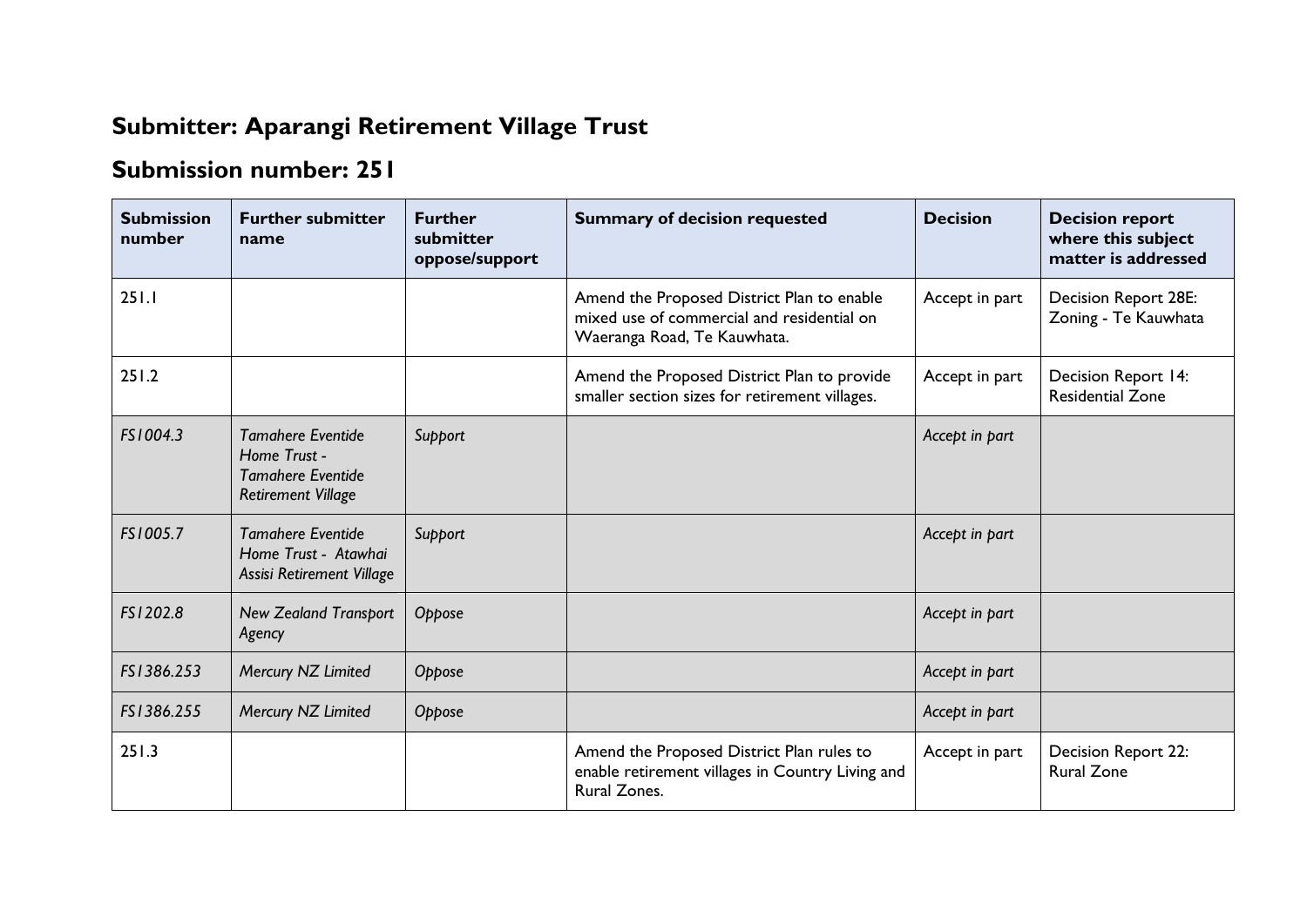| <b>Submission</b><br>number | <b>Further submitter</b><br>name                                                                  | <b>Further</b><br>submitter<br>oppose/support | <b>Summary of decision requested</b>                                                                                                                                                                                 | <b>Decision</b> | <b>Decision report</b><br>where this subject<br>matter is addressed |
|-----------------------------|---------------------------------------------------------------------------------------------------|-----------------------------------------------|----------------------------------------------------------------------------------------------------------------------------------------------------------------------------------------------------------------------|-----------------|---------------------------------------------------------------------|
| FS1004.4                    | <b>Tamahere Eventide</b><br>Home Trust -<br><b>Tamahere Eventide</b><br><b>Retirement Village</b> | Support                                       |                                                                                                                                                                                                                      | Accept in part  |                                                                     |
| FS1005.8                    | <b>Tamahere Eventide</b><br>Home Trust - Atawhai<br>Assisi Retirement Village                     | Support                                       |                                                                                                                                                                                                                      | Accept in part  |                                                                     |
| FS1202.68                   | <b>New Zealand Transport</b><br>Agency                                                            | Oppose                                        |                                                                                                                                                                                                                      | Accept in part  |                                                                     |
| FS1386.254                  | Mercury NZ Limited                                                                                | Oppose                                        |                                                                                                                                                                                                                      | Accept in part  |                                                                     |
| FS1386.256                  | Mercury NZ Limited                                                                                | Oppose                                        |                                                                                                                                                                                                                      | Accept in part  |                                                                     |
| 251.4                       |                                                                                                   |                                               | Amend the rules to remove the requirement<br>for a retirement village to be within 400m of<br>public transport and replace with must have<br>transport to take people to shops and connect<br>with public transport. | Reject          | Decision Report 14:<br><b>Residential Zone</b>                      |
| FS1004.5                    | <b>Tamahere Eventide</b><br>Home Trust -<br><b>Tamahere Eventide</b><br><b>Retirement Village</b> | Support                                       |                                                                                                                                                                                                                      | Reject          |                                                                     |
| FS1005.9                    | <b>Tamahere Eventide</b><br>Home Trust - Atawhai<br>Assisi Retirement Village                     | Support                                       |                                                                                                                                                                                                                      | Reject          |                                                                     |